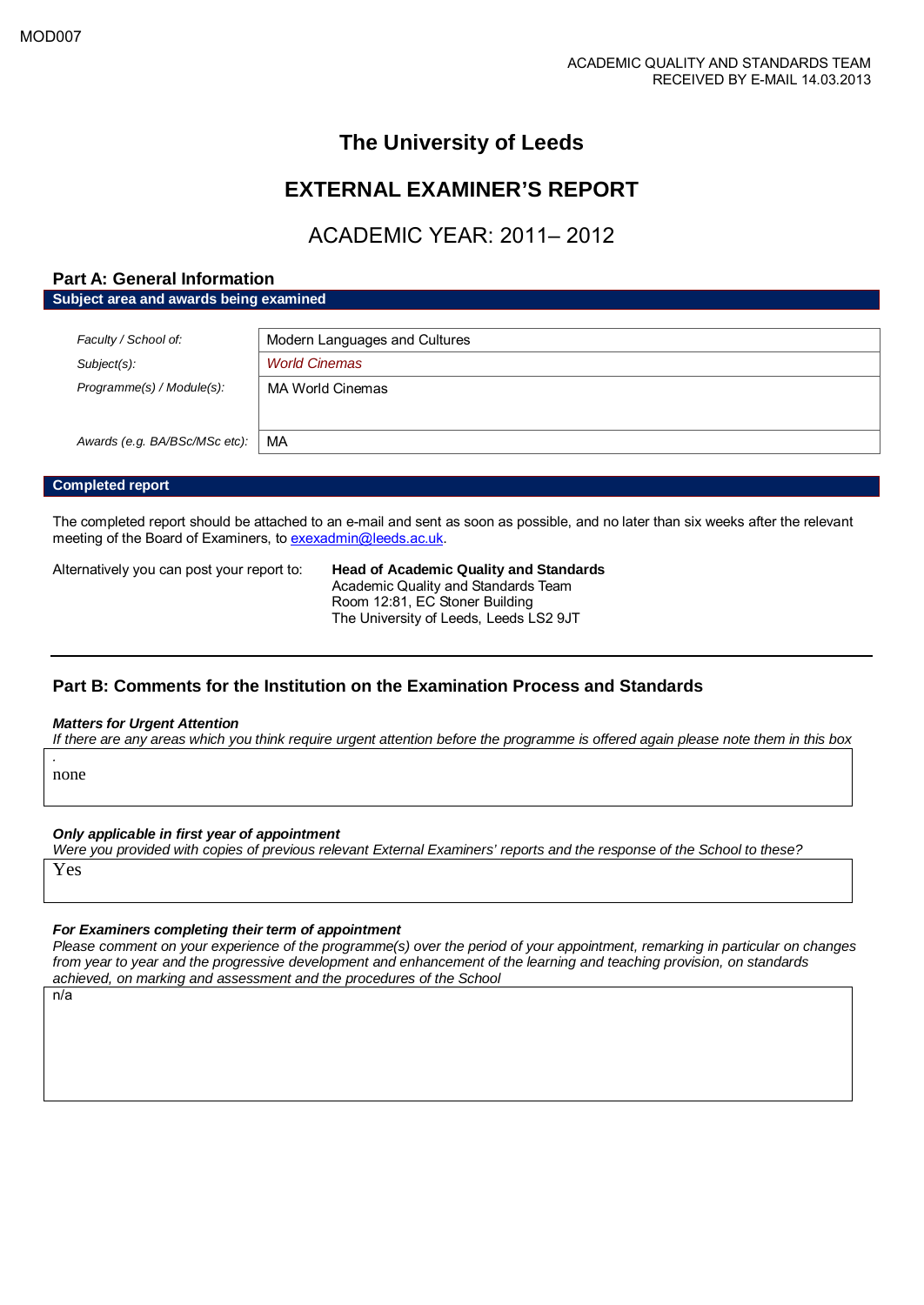#### **Standards**

- **1. Please indicate the extent to which the programme Aims and Intended Learning Outcomes (ILOs) were commensurate with the level of the award**
	- *The appropriateness of the Intended Learning Outcomes for the programme(s)/modules and of the structure and content of the programme(s);*

• *The extent to which standards are appropriate for the award or award element under consideration.* Programme aims and ILOs are clearly defined, and fully commensurate with the Masters level of award. Standards are very high.

- **2. Did the Aims and ILOs meet the expectations of the national subject benchmark (where relevant)?**
	- *The comparability of the programme(s) with similar programme(s) at other institutions and against national benchmarks and the Framework for Higher Education Qualifications.*

I confirm that the ILOs of this programme meet expectations one would have at national level.

- **3. Please comment on the assessment methods and the appropriateness of these to the ILOs**
	- *The design and structure of the assessment methods, and the arrangements for the marking of modules and the classification of awards;*

• *The quality of teaching, learning and assessment methods that may be indicated by student performance.* Diverse and appropriate assessment portfolio, with a consistent and transparent strategy for marking and feedback. Written feedback is substantive, and phrased in a constructive and encouraging manner.

#### **4. Were students given adequate opportunity to demonstrate their achievement of the Aims and ILOs?**

- *The academic standards demonstrated by the students and, where possible, their performance in relation to students on comparable courses;*
- *The strengths and weaknesses of the students as a cohort.*

Yes; consistent quality spectrum commensurate with other institutions

**5. For Examiners responsible for programmes that include clinical practice components, please comment on the learning and assessment of practice components of the curriculum**

 $n/a$ 

**6. Please comment on the nature and effectiveness of enhancements to the programme(s) and modules since the previous year**

*It would be particularly helpful if you could also identify areas of good practice which are worthy of wider dissemination.*  Programme is strong as is, no major enhancement necessary

**7. Please comment on the influence of research on the curriculum and learning and teaching**

*This may include examples of curriculum design informed by current research in the subject; practice informed by research; students undertaking research.* 

The programme is research-led – the content of modules and of the programme more generally reflects the world-class expertise of the staff associated with it.

#### **For Examiners involved in mentoring arrangements**

**8. If you have acted as a mentor to a new External Examiner or have received mentor support please comment here on the arrangements**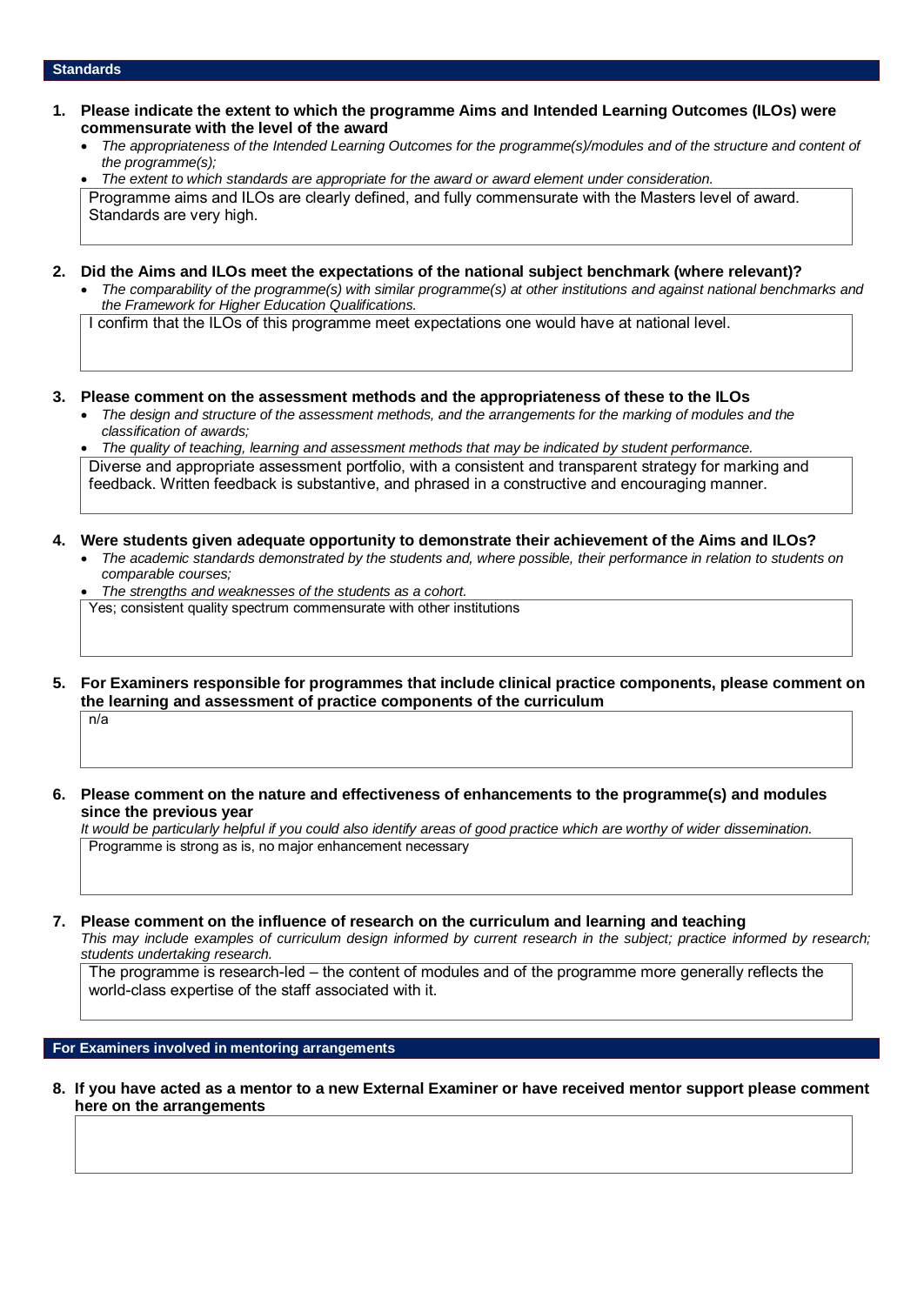- **9. The University and its Schools provide guidance for External Examiners as to their roles, powers and responsibilities. Please indicate whether this material was sufficient for you to act effectively as an External Examiner.**
	- *Whether External Examiners have sufficient access to the material needed to make the required judgements and whether they are encouraged to request additional information.* The material was sufficient.
- **10. Did you receive appropriate documentation relating to the programmes and/or parts of programmes for which you have responsibility, e.g. programme specifications or module handbooks, marking criteria?**
	- *The coherence of the policies and procedures relating to External Examiners and whether they match the explicit roles they are asked to perform.*

Yes.

**11. Were you provided with all draft examination papers/assessments? Was the nature and level of the questions appropriate? If not, were suitable arrangements made to consider your comments?** Yes; the nature and level of the questions is appropriate.

**12. Was sufficient assessed / examined work made available to enable you to have confidence in your evaluation of the standard of student work? Were the scripts clearly marked/annotated?** 

Yes.

**13. Was the choice of subjects for dissertations appropriate? Was the method and standard of assessment appropriate?**

Yes.

**14. Were the administrative arrangements satisfactory for the whole process, including the operation of the Board of Examiners? Were you able to attend the meeting? Were you satisfied with the recommendations of the Board?**

Yes; I wasn't able to attend the meeting, but was kept informed about the outcomes,.

**15. Were appropriate procedures in place to give due consideration to mitigating circumstances and medical evidence?**

Yes.

#### **Other comments**

**Please use this box if you wish to make any further comments not covered elsewhere on the form**